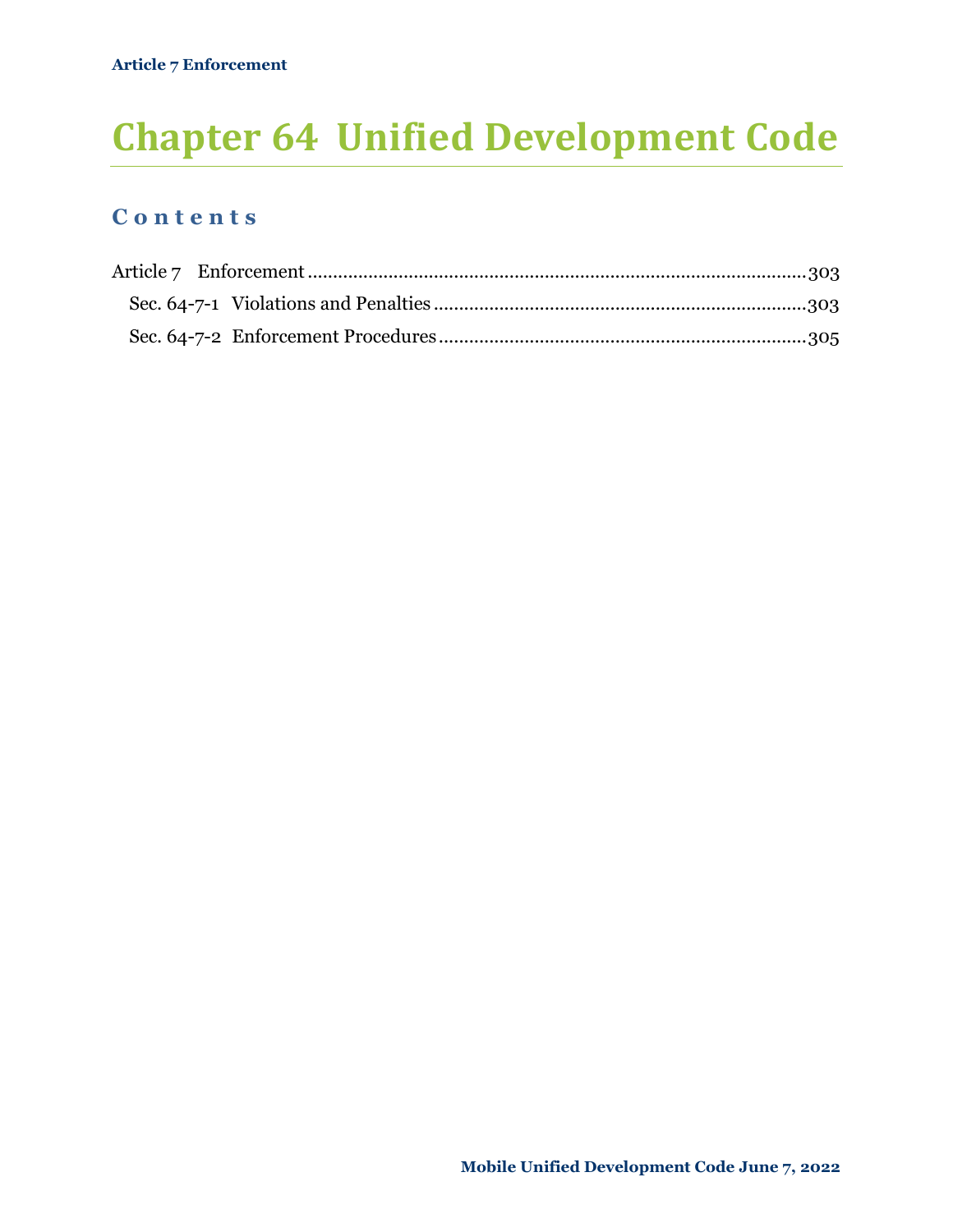## <span id="page-1-0"></span>**A r t i c l e 7 E n f o r c e m e n t**

## <span id="page-1-1"></span>**Sec. 64-7-1 Violations and Penalties**

- **A.** Generally
	- **1.** Wherever in this Chapter any act is prohibited, or is made or declared to be unlawful or an offense or a misdemeanor, or wherever the doing of any act is required or the failure to do any act is declared to be unlawful, the violation of any such provision of this Chapter shall be punished as prescribed in Chapter 1, Article II, of the Mobile City Code. Each day any violation of any provision of this Chapter shall continue shall constitute a separate offense. Further, said offense shall be subject to Chapter 1, Division 2, regarding violations subject to Municipal Offense Tickets.

- **B.** Withhold permits or approvals
	- **1.** The City may deny or withhold all permits, certificates, plan or plat approvals or other forms of authorization on any Building, Structure, land or improvements, upon which there is an uncorrected violation of any provision of this Chapter or of a condition or qualification of a permit, certificate, approval or other authorization previously granted by the City.
	- **2.** The City may, instead of withholding or denying an authorization, grant the authorization subject to the condition that the violation be corrected within a time frame determined by the Director.
	- **3.** This Section applies regardless of whether the current Owner or Applicant is responsible for the violation in question.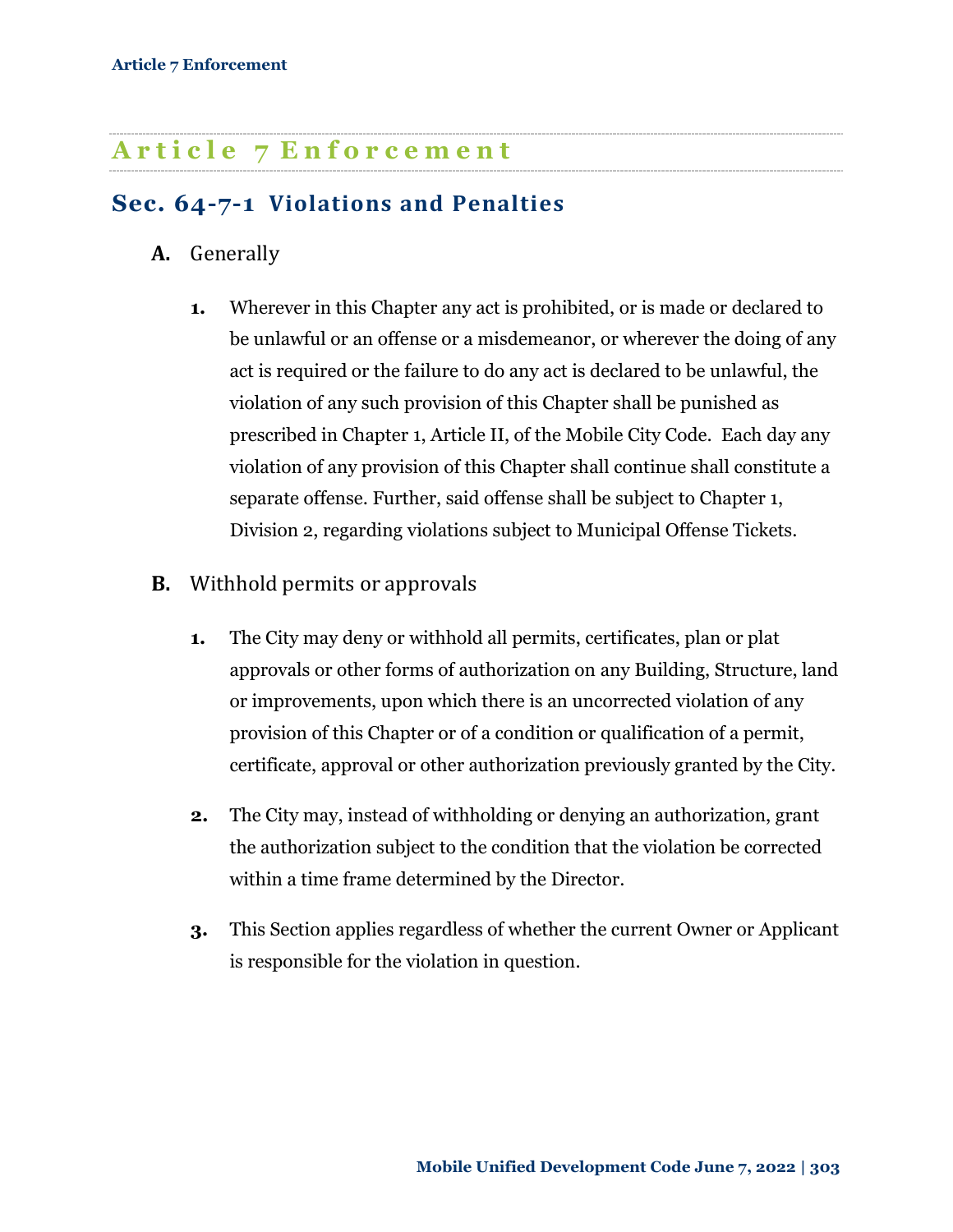#### **Article 7 Enforcement**

- **C.** Revoke permits or approvals
	- **1.** A permit, certificate or approval (for the purposes of this Section hereinafter referred to as approval) may be revoked by the City, at any time, when any of the following conditions are present:
		- **(a)** There is departure from the approved Plans, specifications or conditions;
		- **(b)** The approval was procured by false representation;
		- **(c)** The approval was granted by mistake; or
		- **(d)** A violation of any provision of this Chapter.
	- **2.** Written notice of the revocation shall be served upon the Owner, the Owner's agent or contractor, or shall be posted in a prominent location on the property. Where notice of revocation is served or posted, no further construction or use of the property shall continue without written approval of the Director.
	- **3.** Any revocation of an approval may be appealed to the Board of Adjustment as provided for in Article 5.
- **D.** Stop work. With or without revoking permits, the City may stop work on any Development, Building or Structure on any land on which there is an uncorrected violation of a provision of this Chapter or a violation of a condition or qualification of a permit, certificate, approval or other authorization previously granted by the City.
- **E.** Civil Remedies. The City may take any action authorized by Code of Ala. § 11-52-83 to prevent, restrain, enjoin, correct or abate a violation of this Chapter.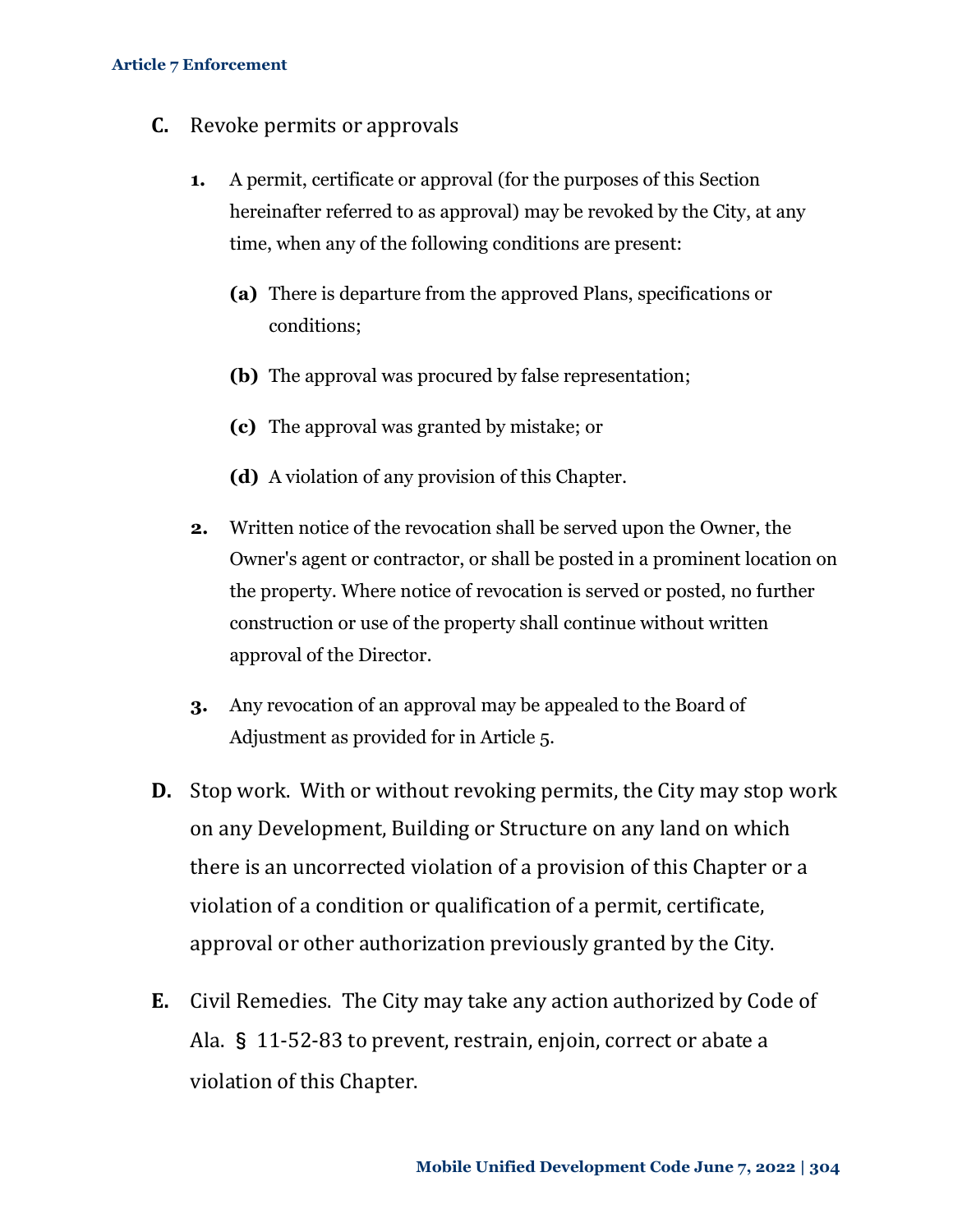- **F.** Cumulative. These remedies are cumulative.
- **G.** Other Remedies. In addition to the enforcement powers and remedies specified in this Article, the City may exercise any and all enforcement powers and remedies granted to it by Alabama state law.
- **H.** Violations of Prior Regulations
	- **1.** All violations of prior City Zoning laws existing as of the effective date of this Chapter, continue to be violations and are not considered legal nonconforming situations under this Chapter.
	- **2.** The City has the same authority to secure remedies for violations of prior City Zoning laws to the same extent that it may secure remedies for violations of this Chapter.

#### <span id="page-3-0"></span>**Sec. 64-7-2 Enforcement Procedures**

- **A.** Notice. Whenever the Director determines that there has been a violation of this Chapter or has grounds to believe that a violation has occurred, notice shall be given to the Owner and the Person responsible for the violation. The Notice shall:
	- **1.** Be in writing;
	- **2.** Include a description of the real estate sufficient for identification;
	- **3.** Include a statement of the violation or violations;
	- **4.** Provide a reasonable time to complete the corrective actions required to bring the Site or Structure into compliance with the provisions of this Chapter;